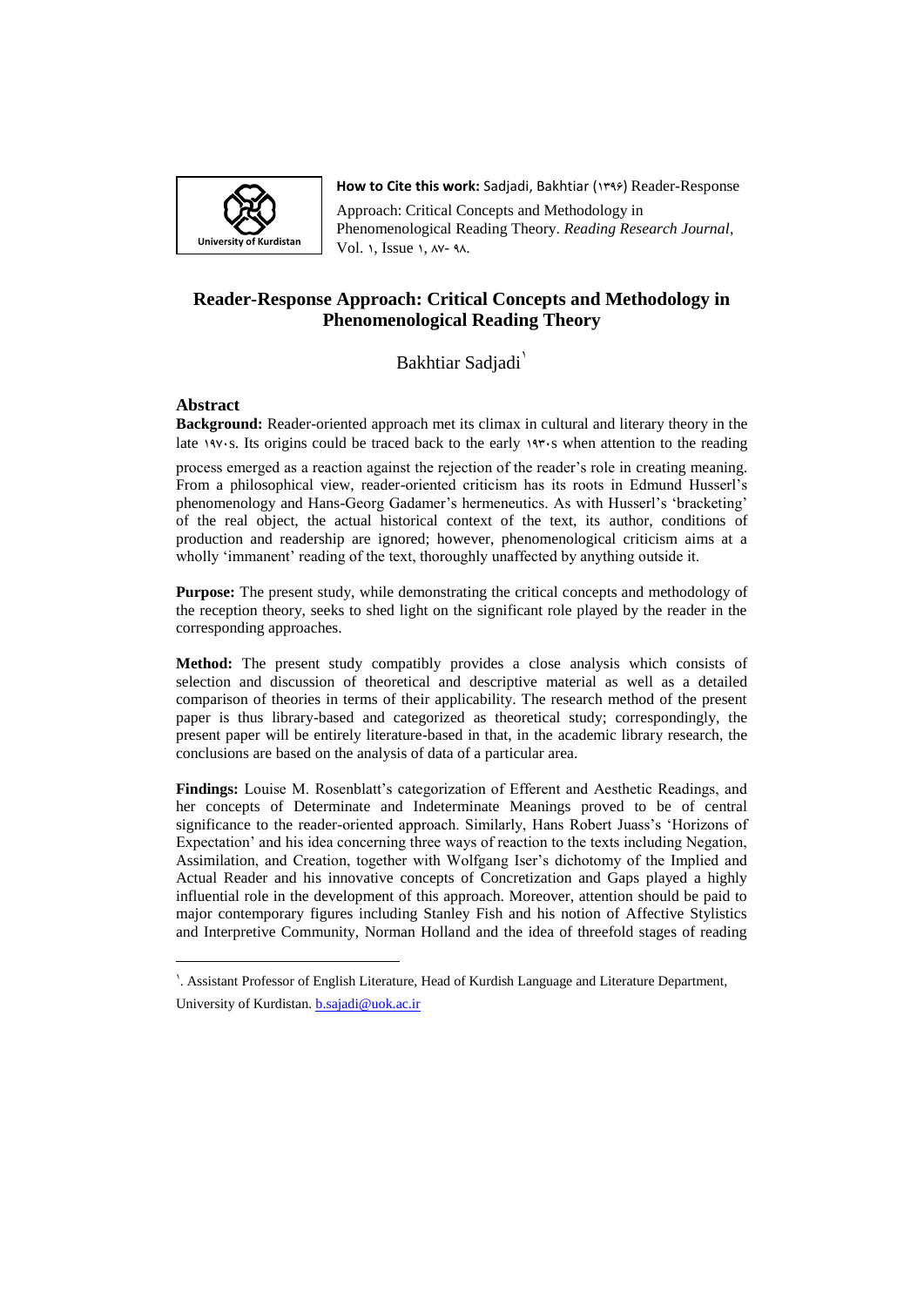including Defense-Fantasy-Transformation, David Bleich and his definition of Experience-Oriented Interpretations, and Gerald Prince with his concept of triplet Real-Virtual-Ideal Readers.

**Results:** Reader-response theory could be categorized into several modes including: 1) "Transactional" approach used by Louise Rosenblatt and Wolfgang Iser

- 2) ―Historical context‖ favored by Hans Robert Juass
- 9) ―Affective stylistics‖ presented by Stanley Fish
- $\epsilon$ ) "Psychological" approach employed by Norman Holland
- 5) ―Subjective‖ approach in the work of David Bleich
- $\epsilon$ ) "Social" approach in the mature works of Stanley Fish
- v) "Textual" approach in the work of Gerald Prince

**Implications:** The mechanism of the process of reading could be more elaborated if explored in terms of the main concepts of the approaches of the reception theory.

**Originality:** The present study emphasizes the role played by the "reader" in the reading process and the significance of the reader in the construction of meaning, which has been argued for in all the approached investigated.

**Keywords:** Reader-response approach; phenomenology; interpretation; reading; text; implied reader; actual reader

#### **1.1 Introduction**

Reader-response criticism, one of the major critical schools in contemporary cultural and literary studies, has provided an extensively significant approach to reading the texts. Frequently referred to as the criticism of the consciousness, it found its origin in the phenomenological method of the well-known twentiethcentury philosopher, Edmund Husserl. Correspondingly, it was also amended by the practice of hermeneutics in Hans-Georg Gadamer's framework of thought.

Reader-oriented approaches rose to prominence in the late 1971s and early

1986. Major theoretical evaluations by the American transactional reader-response

critic, Louise M. Rosenblatt, developed this approach to a great extent. Furthermore, the works of the critics of the Constance school, including Hans Robert Juass and Wolfgang Iser, played a considerably effective role in the development of this mode of criticism. Reader-response approach to reading the texts was thus equipped with a new tool box which consisted of highly specialized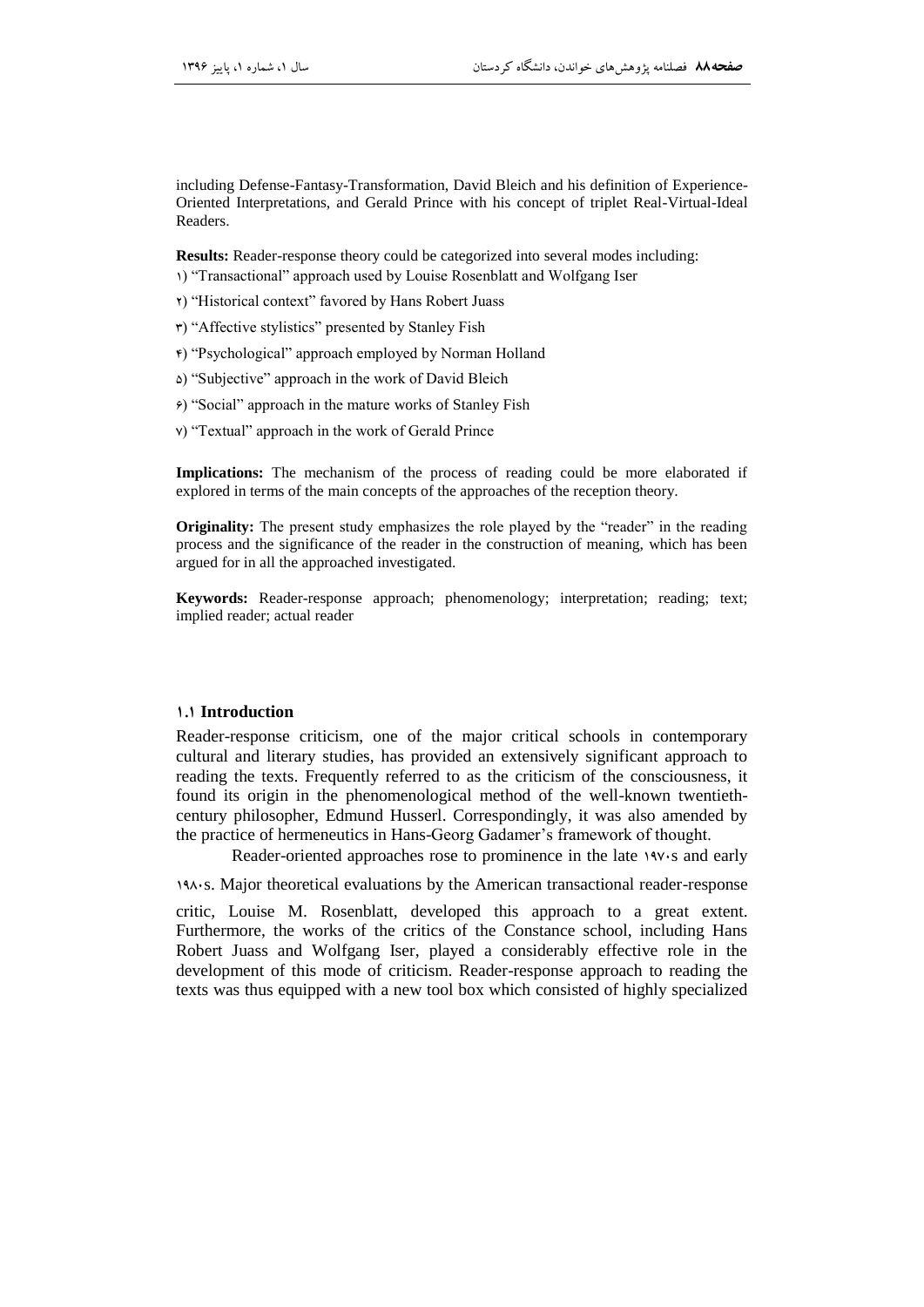terminology such as Horizons of Expectation, Negation, Assimilation, Creation, the Implied/Actual Reader dichotomy, Concretization, and Gaps. Reader-response criticism has been continually explored in the past decades in terms of the new theoretical frameworks of recent figures.

The present study seeks to demonstrate the critical concepts and methodology of the practitioners of reception theory including the older generation of critics mentioned above and recent figures like Stanley Fish, Norman Holland, David Bleich, and Gerald Prince. First, the philosophical background of the approach such as phenomenology and hermeneutics will be briefly introduced. Then, Literature Review of the study is presented in which light is shed on the major novel sources available to the common researcher. Finally, attempt is made to fully investigate the main concepts and methodology of the process of reading as represented in the works of major proponents of this critical approach. Finally, the concluding remark of the study is presented in which the significance of the reader in the construction of meaning in the reading process had been fully highlighted.

# **1.1 Philosophical Background: Phenomenology and Hermeneutics**

#### **1.1.1 Edmund Husserl**

In *The Idea of Phenomenology*, Husserl delineates phenomenology as "the science" of cognition" or "the science of the essence of consciousness." ( $14.99$ :  $\tau$ ). According

to Husserl, phenomenology is "the study of consciousness as experienced from the first-person point of view." (Smith,  $Y \cdot Y$ :  $\forall \lambda$ ). He argues that objects could be

regarded as things which are "intended" by consciousness. All consciousness is consciousness of something: In thinking, I am aware that my thought is pointing towards some object. The act of thinking and the object of thought are internally related.

Husserl's main phenomenological method is 'bracketing.' We should put in brackets, anything which is beyond our immediate experience; we should reduce the external world to the contents of our consciousness. This is what 'phenomenological reduction' points to; therefore, everything not 'immanent' to consciousness must be excluded; all realities must be treated as pure 'phenomena' in terms of their appearances in our mind. 'Being' and 'meaning' are always bound up with one another. There is no object without a subject, and no subject without an object.

Phenomenological criticism is an attempt to apply the phenomenological method to the reading of literary works. As with Husserl's ‗bracketing' of the real object, the actual historical context of the literary work, its author, conditions of production and readership are ignored; phenomenological criticism aims instead at a wholly 'immanent' reading of the text, totally unaffected by anything outside it.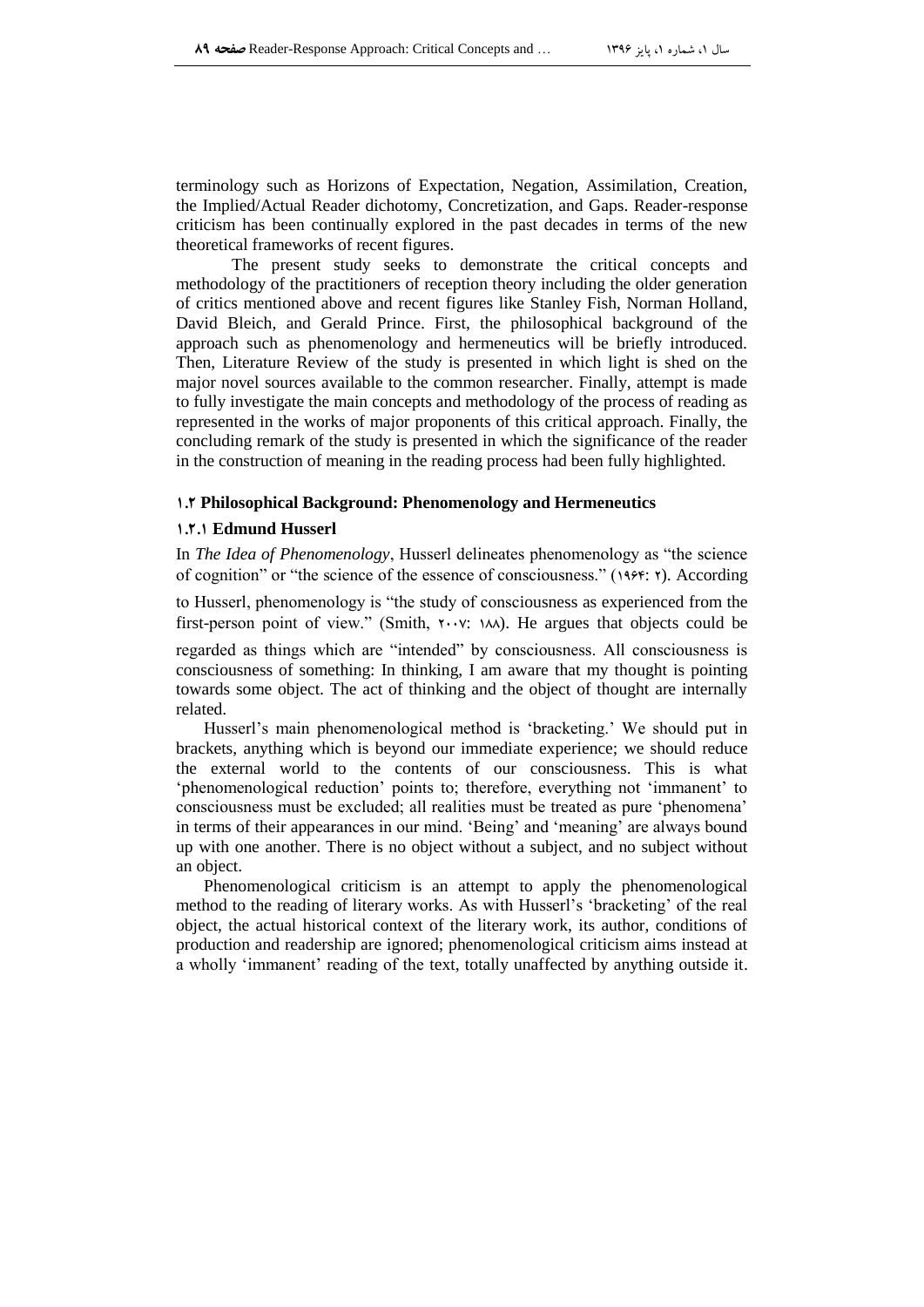Husserl's phenomenology thus focuses on the central role of the perceiver in creating meaning.

#### **1.1.1 Martin Heidegger**

The German philosopher Martin Heidegger argued that being meant being-in-theworld. We are human subjects only because we are bound up with others and the material world, and these relations are constitutive of our life. The world is not an object ‗out there' to be rationally analyzed. It is never something we can get outside of it. We emerge as subjects from inside a reality which we can never fully objectify, which encompasses both the 'subject' and 'object.'

Heidegger described his philosophical enterprise as a 'hermeneutic of Being.' The word 'hermeneutic' means the science or art of interpretation. Hermeneutics was originally referred to the interpretation of sacred scripture, but during the nineteenth century it broadened its scope to encompass the problem of textual interpretation as a whole.

#### **1.1.1 Hans-Georg Gadamer**

It was Gadamer who applied Heidegger's situational approach to literary theory in order to arrive at a new definition of reading. For Gadamer, the meaning of a literary work is never exhausted by the intentions of its author; as the work passes from one cultural or historical context to another, new meanings may be emerged and they were never anticipated by its author or contemporary audience.

All interpretation is situational, shaped and constrained by the historically relative criteria of a particular culture. For Gadamer, all interpretation of a past work consists in a dialog between past and present. The present is only understandable through the past, with which it forms a living continuity; and the past is always grasped from our own partial viewpoint within the present. The event of understanding comes about when our own ‗horizon' of historical meanings and assumptions fuses with the horizon within which the work itself is placed. History for Gadamer is a 'continuing chain.' He perceives history as a living dialog between past, present and future.

The most recent development of hermeneutics is known as 'reception aesthetics' or 'reception theory.' Reception theory focuses on the reader's role in literature and the process of reading which is always a dynamic one. There are a wide range of theorists who are considered as reader-oriented critics.

# **1.1 Literature Review**

● Abrams, M. H. and Geoffrey Galt Harpham. *A Glossary of Literary Terms*. Tenth edition. New York: Wadsworth Cengage Learning,  $\gamma \cdot \gamma$ .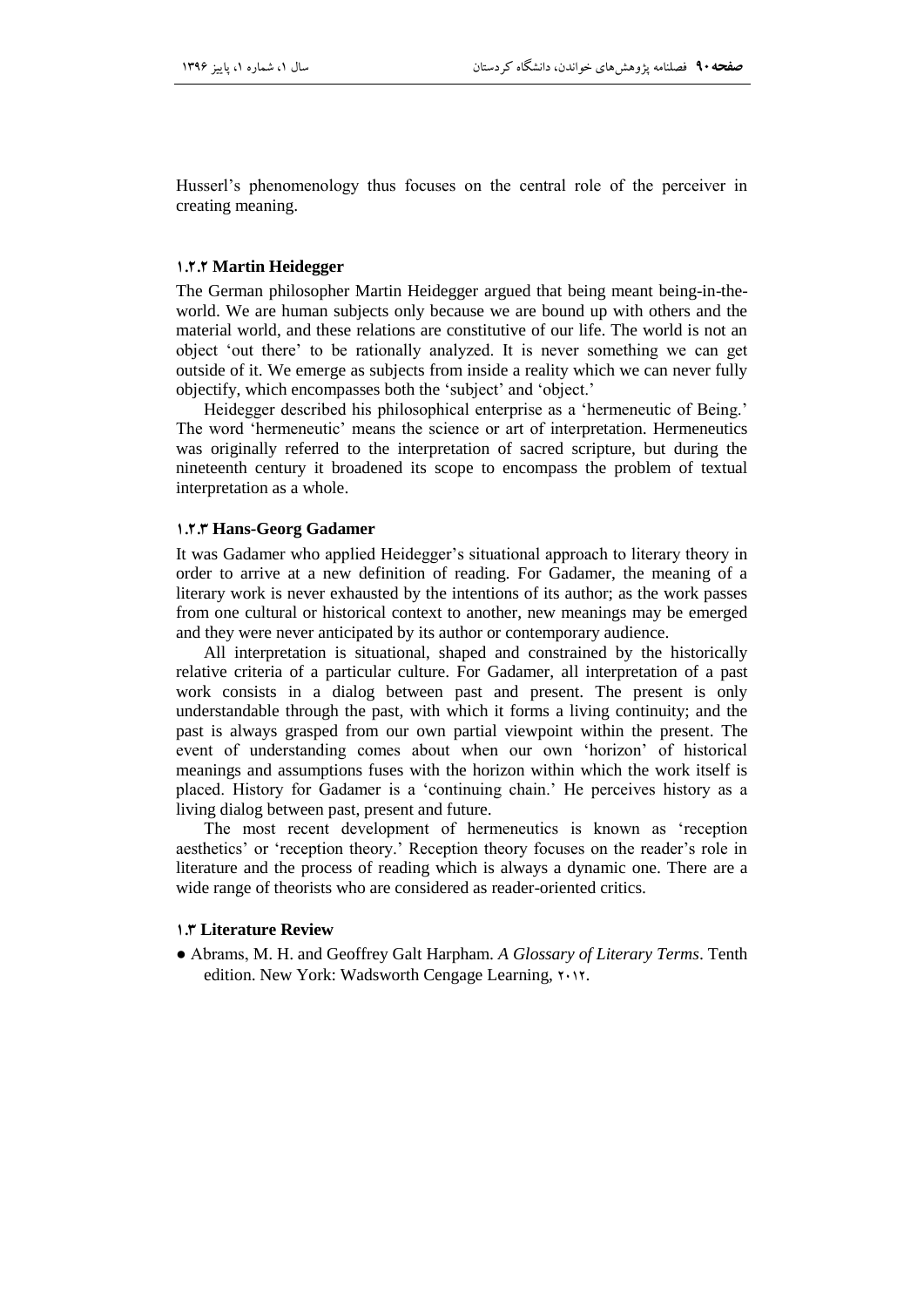- Booker, M. Keith. *A Practical Introduction to Literary Theory and Criticism*. London: Longman, 1999.
- Bressler, Charles E. *Literary Criticism: An Introduction to Theory and Practice*. New Jersey: Prentice Hall, 1999.
- Eagleton, Terry. *Literary Theory: An Introduction*. Oxford: Basil Blackwell, 1947.
- Elliott, Anthony. *Psychoanalytical Theory: An Introduction*. Oxford: Blackwell, 199V.
- Guerin, Wilfred L. et al. *A Handbook of Critical Approaches to Literature*. Fifth edition. Oxford: Oxford University Press,  $\cdots$ .
- Hawthorn, Jeremy. *Contemporary Literary Theory*. London: Edward Arnold, 6992.
- Klages, Mary. *Literary Theory: A Guide for the Perplexed*. New York: Continuum,  $Y \cdot \cdot \hat{Z}$ .
- Lodege, David and Nigel Wood*. Modern Criticism and Theory: A Reader*. Second edition. London: Longman,  $\cdots$ .
- Newton, K.M. *Twentieth-Century Literary Theory*. Second edition. London: Macmillan Press Ltd., 1997.
- Peck, John and Martin Coyle. *Literary Terms and Criticism*. Third edition. London: Palgrave, Y. Y.
- Tyson, Lois. *Critical Theory Today: A User-Friendly Guide*. Second edition. London: Routledge,  $\mathbf{Y} \cdot \mathbf{S}$ .
- Wolfreys, Julian. *Critical Keywords in Literary and Cultural Theory*. New York: Palgrave Macmillan,  $\mathbf{y} \cdot \mathbf{y}$ .
- ---, ed. *Modern British and Irish Criticism and Theory*. Edinburgh: Edinburgh University Press,  $\mathbf{y} \cdot \mathbf{y}$ .

# **1.1 Reader-Response Approach: Critical Concepts and Methodology**

# **1.1.1 Reading and Meaning in Rosenblatt's Theory**

A Transactional reader-response critic, Louise M. Rosenblatt asserts that both the reader and the text must work together to produce meaning. They participate in or share a transactional experience. The text acts as a stimulus for eliciting various past experiences, thoughts and ideas from the reader, those found in both our everyday experience and in past reading experiences. Readers bring their individual personalities, their memories of the past events, their present concerns,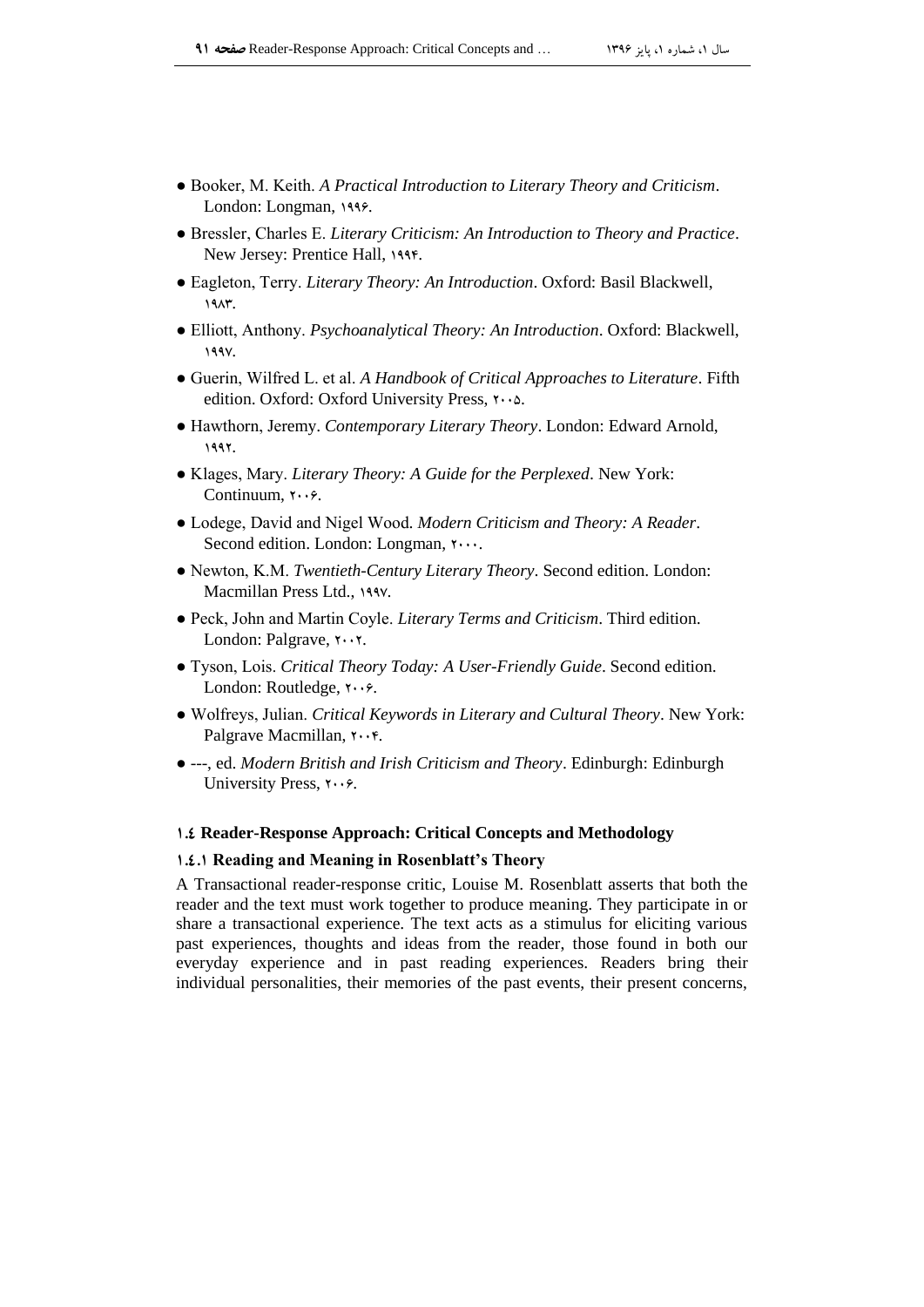their particular physical condition, and all of their personhood to the reading of the text.

However, at the same time, the text shapes the reader's experiences by functioning as a blueprint, selecting, limiting, and ordering those ideas that best conform to the text. Through this transactional experience, the reader and the text produce a new creation, which she calls, a poem.

In *The Reader, The Text, The Poem: The Transactional Theory of the Literary Work*, Rosenblatt argues, "the poem, then, must be thought of as an event in time. It is not an object or an ideal entity. It happens during the coming-together, as compenetration of a reader and a text."  $(1974: 18)$  A poem is defined as the result of

an event that takes place during the reading process, or what she calls "aesthetic transaction.‖ A poem is created each time a reader transacts with a text.

Rosenblatt argues that there are two major subdivisions of reading: When we read for information, we are engaging in efferent reading. On the other hand, we engage in aesthetic reading when we experience the text. We experience a personal relationship to the text that focuses our attention on the emotional subtleties of its language and encourages us to make judgments. We note every word, sounds, and patterns. We focus on the transactional experience of creating the poem. When we read aesthetically, we involve ourselves in a give-and-take encounter with the text. In the reading process, a reader may shift back and forth along a continuum between an efferent and an aesthetic mode of reading.

Meaning itself is of two major kinds for Rosenblatt: Determinate Meaning, which refers to what might be called the facts of the text, certain events in the plot or physical descriptions clearly provided by the words on the page; and Indeterminate Meaning, or indeterminacy, which refers to 'gaps' in the text – such as actions that are not clearly explained or that seem to have multiple explanations – which allow or invite the readers to create their own interpretations. Her efferent approach depends on determinate meaning while her aesthetic approach depends on both determinate and indeterminate meaning.

#### **1.1.1 Juass and the Reader's Reaction to the Text**

Hans Robert Jauss, an important German exponent of 'reception theory,' gave a historical dimension to reader-oriented criticism. In his *Toward an Aesthetic Reception*, Jauss delineates that "a literary work is not an object that stands by itself and that offers the same view to each reader in each period. It is not a monument that monologically reveals its timeless essence." (1948: 11) He further

emphasizes that a text's social history must be considered when interpreting the text. Also, Jauss uses the term 'horizons of expectation' to describe the criteria readers use to judge literary texts in any given period.

He argues that because each historical period establishes its own horizons of expectation, the meaning of the text can never become fixed or universal. Readers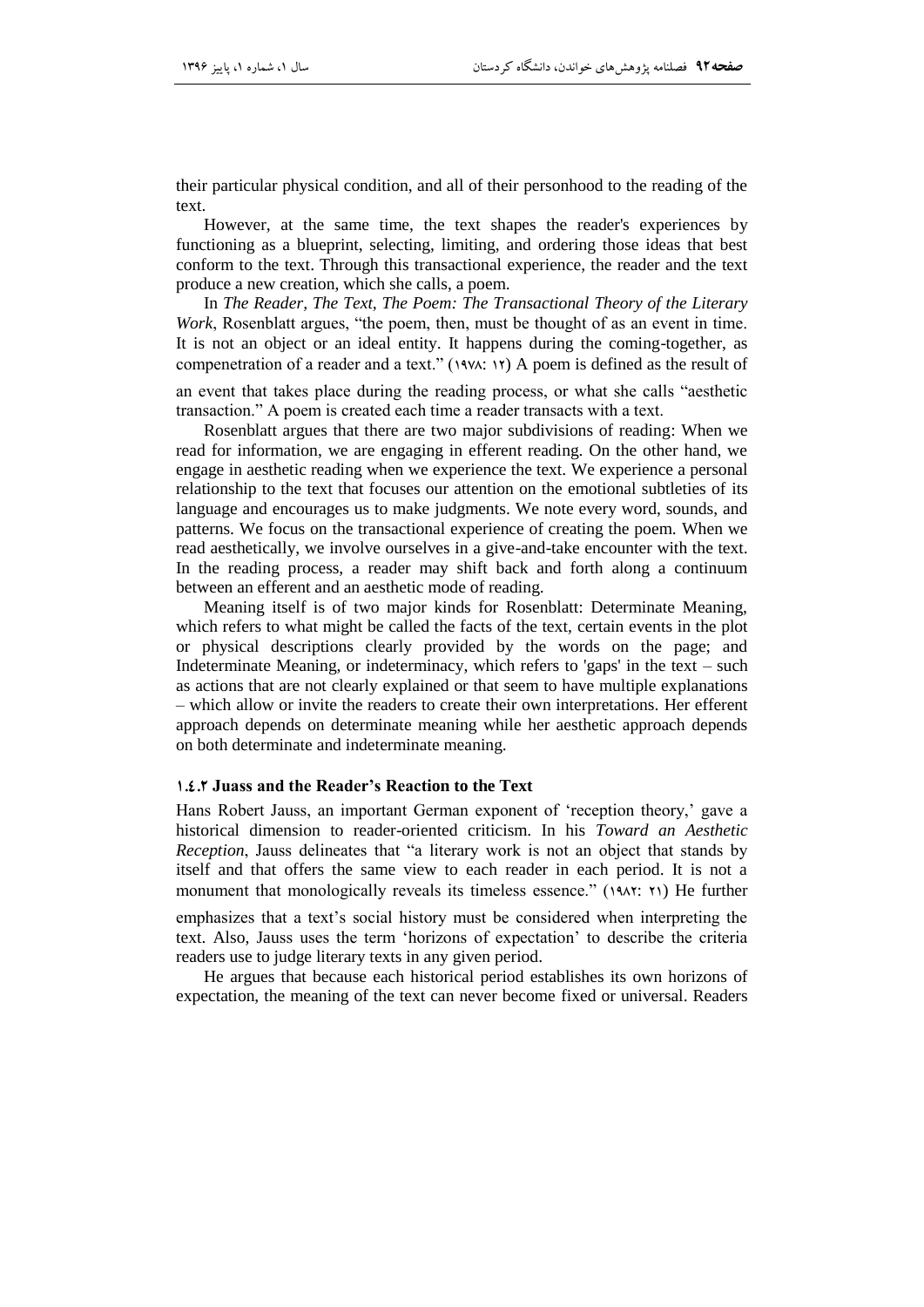from any given historical period establish for themselves what they value in a text. Thus, a text does not have only one correct interpretation because its meaning changes from one historical context to another.

In his idea, the readers react to the text in different ways: **Negation** happens when there are a lot of norm-breaking aspects in the text, the (public) readers reject it. **Assimilation** is when some readers try to cope with the text, try to understand it, to routinize the aesthetic values. **Creation,** the most valuable reaction, happens when the readers become the creators of meaning, when they appreciate the normbreaking aspects and begin to analyze it. Jauss thus is directly engaged with the concept of Aesthetic Distance, which is the distance between the reader and the text. According to him, "this distance is greatest when a work of art radically negates the established values and norms of the public." (Zima,  $1999$ :  $699$ )

# **1.1.1 The Reading Process and Wolfgang Iser**

The German phenomenologist, a leading exponent of German reception theory, and a member of the so-called 'Constance School,' Iser was directly influenced by Roman Ingarden. He addressed two different types of the implied and actual readers. The implied reader embodies all those predispositions necessary for a literary work to exercise its effects. He/she has his/her roots firmly planted in the structure of the text./ is the reader implied by the text. The implied reader is the reader whom the text creates for itself and amounts to 'a network of responseinviting structures' which predispose us to read in certain ways. The implied reader is redefined as a textual element that is as the ideal reader whom a given textual structure requires. The implied reader is the well-informed reader who is able to realize the semantic, narrative, and pragmatic potential of the text.

On the other hand, the Actual Reader is the person who physically picks up the text and reads it. He/she comes to the text shaped by particular cultural and personal norms and prejudices. The experience of reader is affected by his/her past experience. The 'actual reader' receives certain mental images in the process of reading; however, the images will inevitably be colored by the reader's 'existing stock of experience'.

Other key terms in Iser's theory include the following: **Concretization**, which points to the process when a text is concretized; that is when the text registers in the reader's consciousness. At this moment the reader automatically views the text from his/her personal worldview. **Gaps**, or indeterminacies, which arefound in the texts; since the texts do not tell the reader everything that needs to be known about textual elements, readers must automatically fill in these gaps, using their own knowledge base. Literary texts are full of unexpected twists and turns, frustration of expectations, omission, and interruption of the flow. Therefore, whenever the flow is interrupted and we are led off in unexpected directions, the opportunity is given to us to bring into play our own faculty for establishing connections — for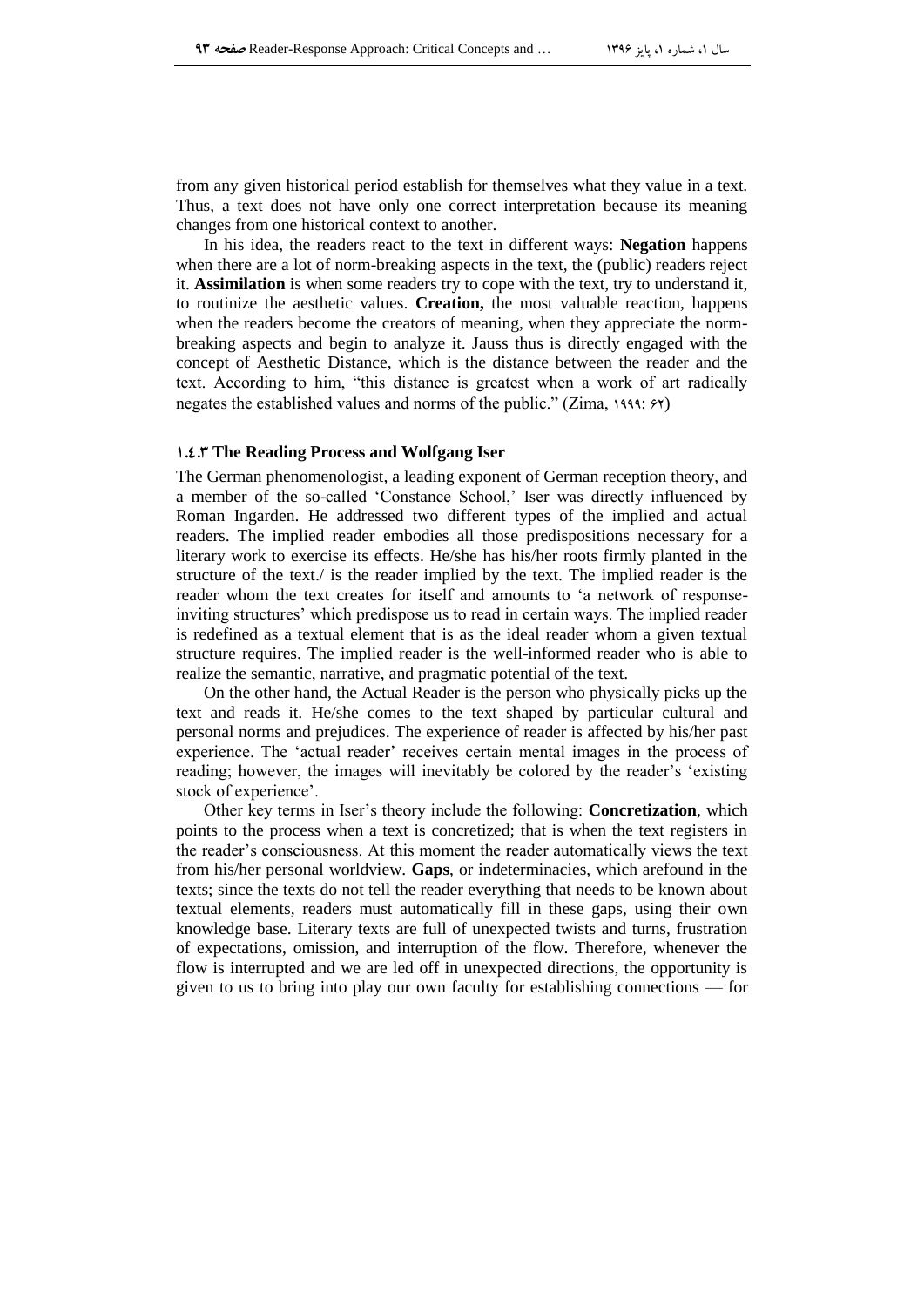filling in the gaps left by the text itself. Each individual reader will fill in the gaps in his own way. **Horizons of Expectation**, which are expectations about what will, may, or should happen next. Each reader creates his/her own horizons of expectation. These horizons of expectation change frequently because at the center of all stories is conflict or dramatic tension.

Iser focused on the concepts of Anticipation and Retrospection in his approach to the analysis of the act of reading. Iser, in "The Reading Process: a Phenomenological Approach" argued that "the world presented by literary texts is constructed out of what Ingarden has called intentional sentence correlatives;" accordingly, "each intentional sentence correlative opens up a particular horizon, which is modified . . . by succeeding sentences. While these expectations arouse interest in what is to come, the subsequent modification of them will also have a retrospective effect on what has already been read."  $(1, 1, 1, 1, 1)$ . According to

Iser, the reader, "in establishing these interrelations between past, present and future, actually causes the text to reveal its potential multiplicity of connections. These connections are the product of the reader's mind working on the raw material of the text."  $(Y \cdots Y)$ 

Iser elucidates that "the fact that completely different readers can be differently affected by the 'reality' of a particular text is ample evidence of the degree to which literary texts transform reading into a creative process that is far above mere perception of what is written. The literary text activates our own faculties, enabling us to recreate the world it presents. The product of this creative activity is what we might call the virtual dimension of the text, which endows it with its reality. This virtual dimension is not the text itself, nor is it the imagination of the reader: it is the coming together of text and imagination." (ibid)

Moreover, Iser employed a triplet set of terms in his exploration of the reading process that include repertoire, strategies, and realization. Repertoire contains conventions, norms, and values that can be counted as a background of the text and guide the reader. These norms are concepts of reality which help human beings to make sense of the chaos of their experience. The text adopts a 'repertoire' of such norms and suspends their validity within its fictional world. Iser defines repertoire as "a system of literary and non-literary conventions, norms, and values which forms the nexus between the literary text and non-literary systems such as politics, religion, and philosophy in a given society" and it also "bridges the gap between fiction and society." (Zima,  $1999$ :  $V1$ ,  $V2$ )

Strategies are those literary techniques and devices which are given by the author to guide the reader. According to Iser, strategies are "the semantic and narrative techniques implemented by the authors to guide readers through the intricacies of the text, arranging the course of events and preparing the expected or unexpected denouement," and "the ultimate function of strategies is to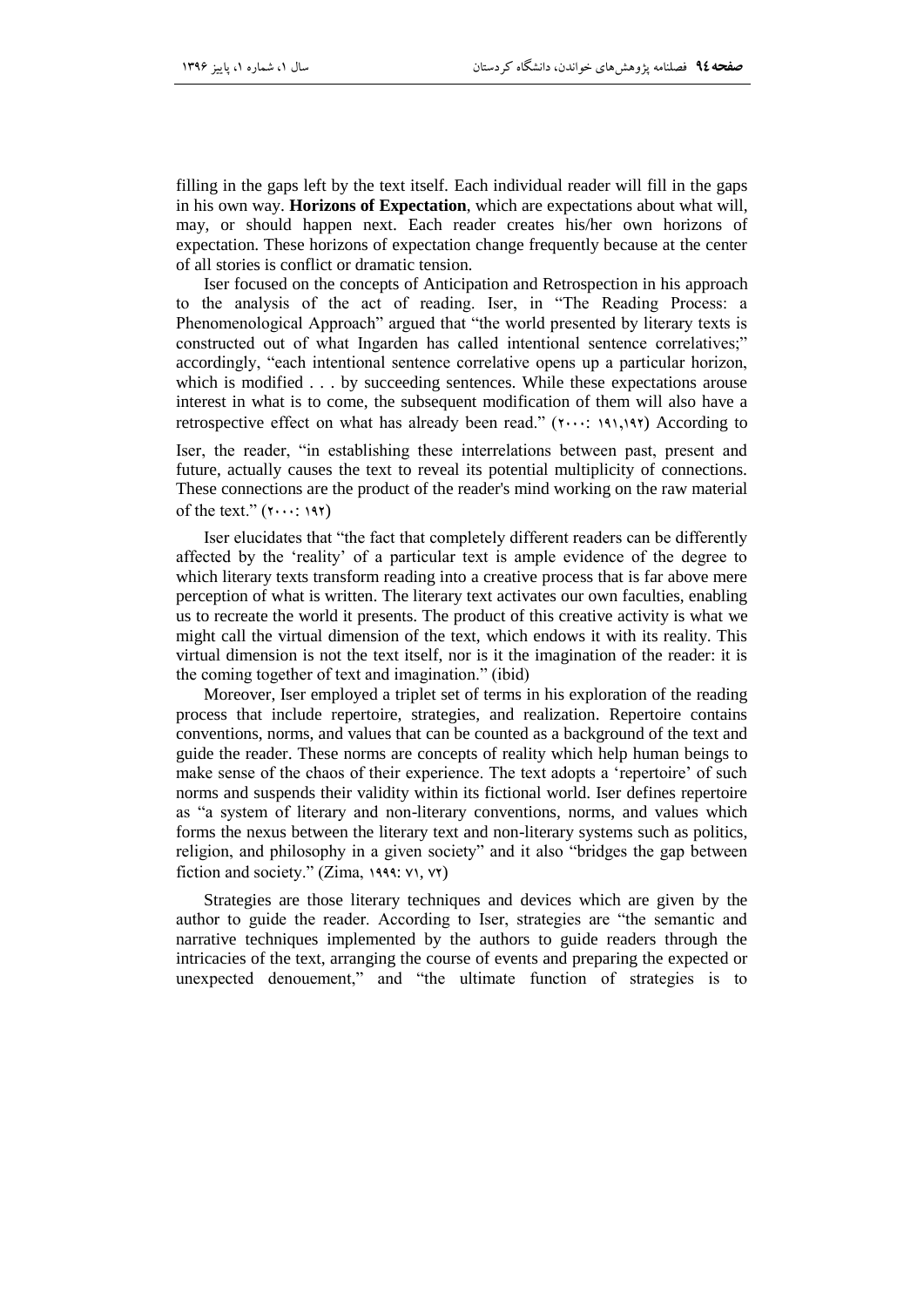defamiliarize the familiar." (Ibid,  $vr$ ) and finally, Realization is the creation of meaning; the reader is the creator of meaning, and reading is a dynamic process. It is the reader's production of the meaning of the text

# **1.1.1 Stanley Fish and Interpretive Community**

An American exponent of reader-response criticism, Stanley fish examined the differences between the affective and reception aesthetics. He is one of the practitioners of affective stylistics. They argue that a literary text is an event that occur in time (that comes into being as it is read) rather that an object that exists in space. The text is examined closely in order to understand how (stylistics) it affects (affective) the reader in the process of reading.

Fish does not consider the text as an objective, autonomous entity (it does not have fixed meaning independent of readers) because the text consists of the results it produces and those results occur within the reader. When Fish describes how a text is structured, the structure he describes is the structure of the reader's response as it occurs from moment to moment. Affective stylistics is a cognitive analysis of the mental processes produced by specific elements in the text. The true writer is the reader.

In "Interpreting the Variorum" Fish delineates that "interpretive communities" are made up of those who share interpretive strategies not for reading (in the conventional sense) but for writing texts, for constituting their properties and assigning their intentions. In other words, these strategies exist prior to the act of reading and therefore determine the shape of what is read." ( $\cdots$ :  $\cdots$ ;  $\nu$ ) Thus,

interpretive community is a group of readers who share the same interpretive strategies. According to Fish, "interpretive communities grow and decline, and individuals move from one to another" and "interpretive strategies are not natural or universal, but learned.‖ (Ibid) A text's meaning resides in the reading community to which a reader belongs; therefore, the social plays a significant role in Fish's mature works.

### **1.1.9 Norman Holland and the DEFT Model**

A psychological reader-response critic, Holland's method is transactive in the sense that reading involves a transaction between the reader and the text. In "Unity" Identity Text Self<sup>\*</sup> Holland argues that "the mother imprints on the infant, not a specific identity or even a sense of its own identity, but a 'primary identity,' itself irreversible but capable of infinite variation. This primary identity stands as an invariant which pro-vides all the later transformations of the individual, as he develops, with an unchanging inner form or core of continuity."  $(14\vee\&\wedge)\vee\uparrow$  Indeed,

at birth we receive from our mothers a primary identity. We personalize this identity through our life experience, transforming it into our own individualized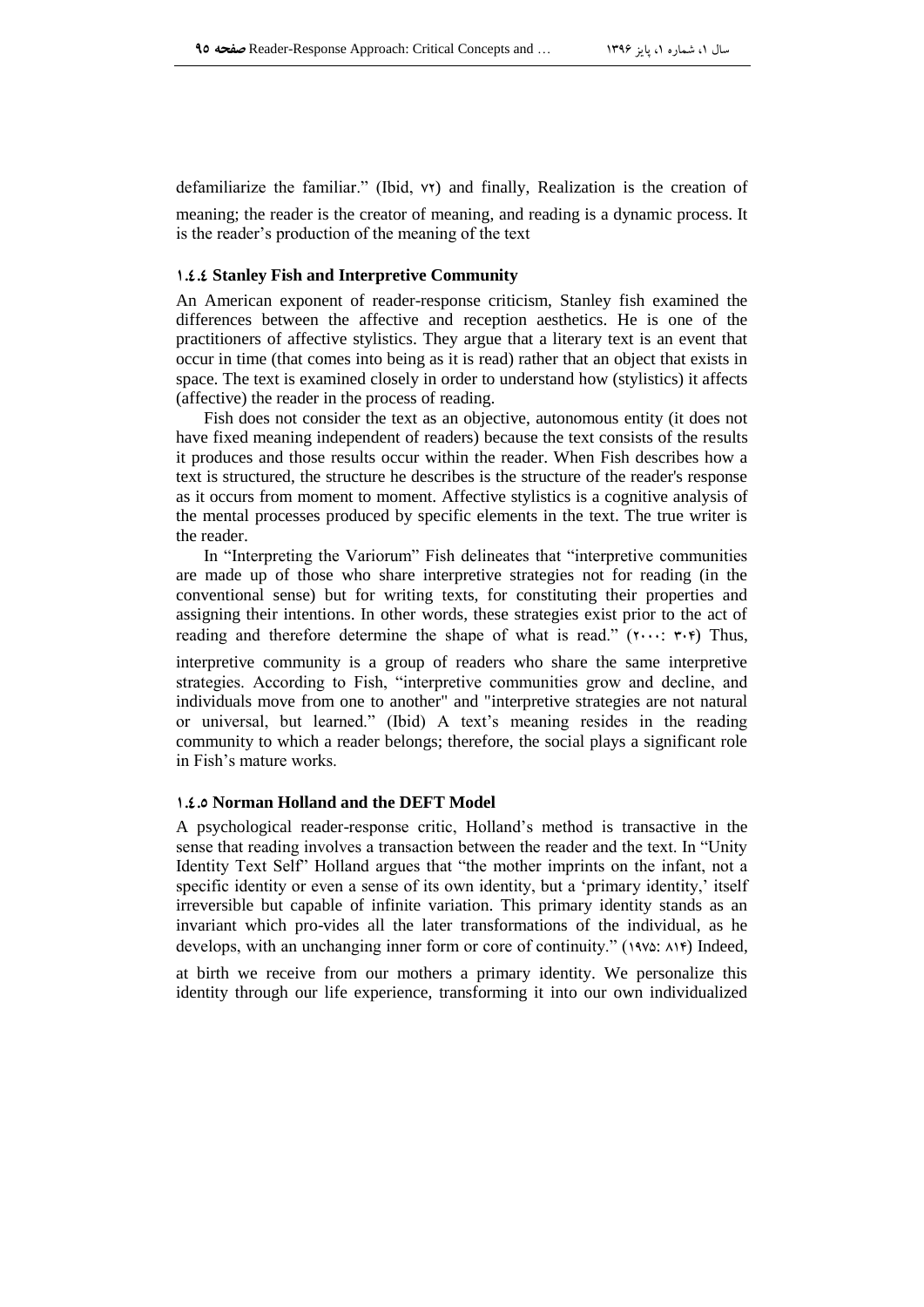identity theme that becomes the lens through which we see the world. Our identity theme consists of our psychological conflicts and coping strategies.

When we read literature, we project our identity theme, or variations of it, on to the text. We unconsciously recreate in the text the world that exists in our own mind. Our interpretations are products of the fears, defenses, needs, and desires we project onto the text. Thus, interpretation is a psychological process and it reveals the psychology of the reader.

Acoording to Holland, interpretation is a process consisting of three stages or modes: In defense mode, our psychological defenses are raised by the text. In the fantasy mode, we find a way to interpret the text that will tranquilize those defenses and thus fulfill our desire to be protected from threats to our psychological equilibrium. And finally, in the transformation mode, we transform the first two steps into an abstract interpretation so that we can get the psychological satisfaction we desire (without acknowledging to ourselves the anxiety-producing defenses and guilt-producing fantasies that underlie our assessment of the text.) Correspondingly, Holland proposes "DEFT" as "the best acronym" for "the defense-fantasy-transformation model of the literary experience." (Ibid,  $\land\land\land$ )

### **6.4.1 Re-symbolization in Bleich's Subjective Approach**

An American subjective reader-response critic, David Bleich argues that the text is created by readers' responses, in the sense that there is no literary text beyond the meanings created by readers' interpretation; the text the critic analyzes is not the literary work but the written responses of readers.

In *Subjective Criticism*, Bleich argues that "linguistic articulation – naming and identification – is the symbolization of experience; interpretation is a resymbolization motivated by the demand that the knowledge thus symbolized be explained, or converted into a more subjectively satisfying form. In this way all explanations are interpretive and may be understood as the construction of new knowledge."  $(1971: 717)$ 

Bleich differentiates between what he calls real objects and symbolic objects. Real objects are physical objects, such as tables, chairs, etc. The printed pages of a literary text are real objects. The experience created when someone reads those printed pages (like language itself) is a symbolic object because it occurs not in the physical world but in the conceptual world, that is in the mind of the reader.

He calls reading – the feeling, associations, and memories that occur as we react subjectively to the printed words on the page- symbolization. Our perception and identification of our reading experience create a conceptual world in our mind as we read. Therefore, when we interpret the meaning of the text, we are actually interpreting the meaning of our own symbolization/ the meaning of the conceptual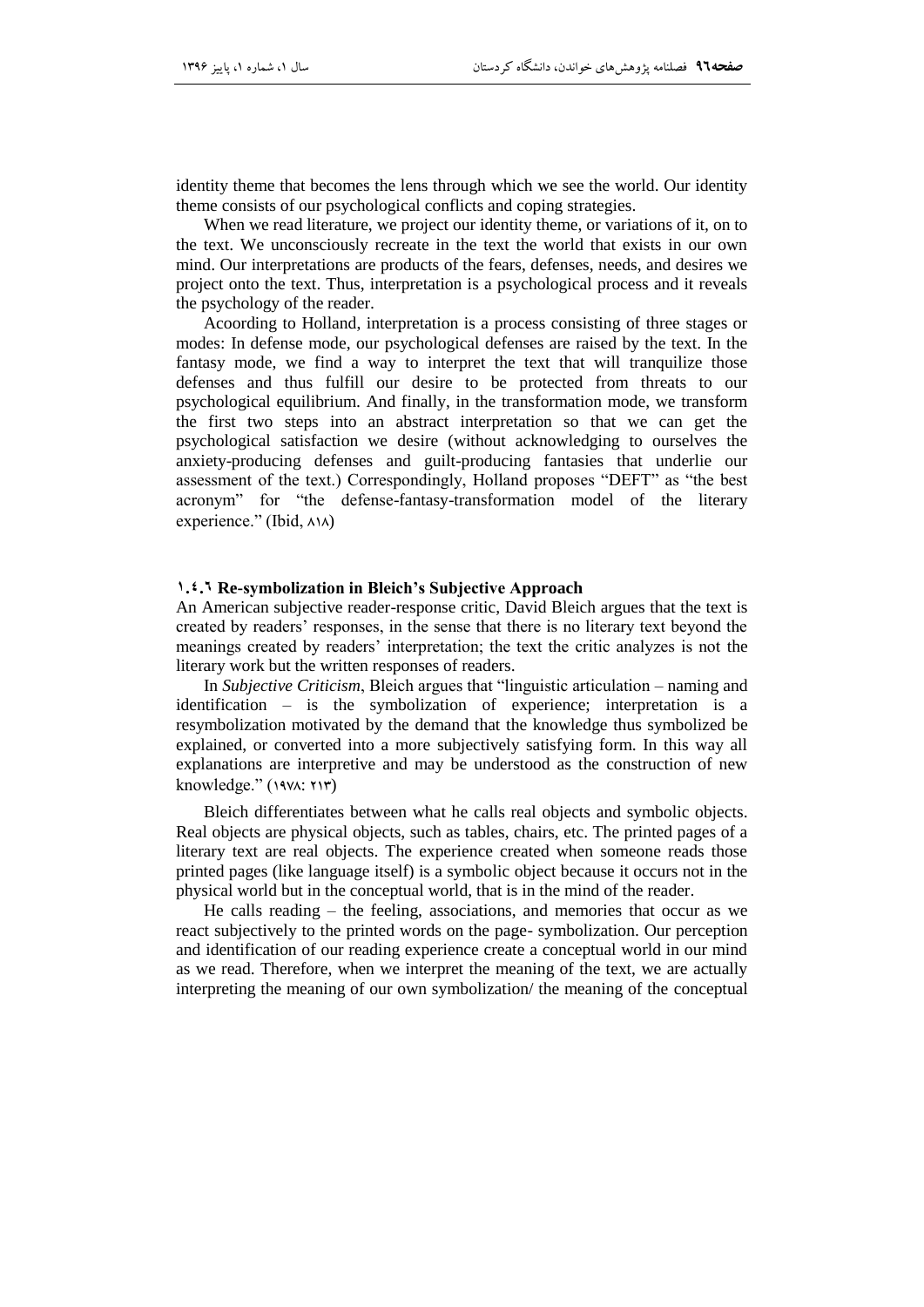experience we created in response to the text. He calls thus the act of interpretation, re-symbolization. Re-symbolization occurs when our experience of the text produces in us a desire for explanation. Our evaluation of the text quality is also an act of symbolization: we like or dislike a text; we like or dislike our symbolization of it. The text is not really the text on the page, is the text in our mind.

He argues that the readers' interpretations are experience-oriented. The sources of those interpretations lie in the personal responses evoked by the text. Indeed, they indicate how the text produced specific personal reactions and memories of personal relationships and experience. Meaning is developed when the reader works in cooperation with other readers to achieve the text's collective meaning (what he calls 'the interpretations'). Through negotiations and discussion, one can develop the text meaning. The group decides on the acceptable interpretation of the text.

### **1.1.9 Prince's Notion of the Triplet Readers**

Prince states that by observing and analyzing various signs in the text, such as pronoun reference, direct address, gender, race, social class references, and writing styles, it is possible to identify the narratee. Narratology designates the process of analyzing a story using all the elements of its telling, such as narrator, voice, style, etc. Narratee signifies the person to whom the narrator is speaking. The narrative, itself produces the narratee.

 There are three different kinds of narratee: The Real reader, which means the person who is actually reading the book; The Virtual reader, who is the reader to whom the author believes he or she is writing; and The Ideal reader signifies the one who explicitly and implicitly understands all the elements, terminology, and structure of the text. Although his approach relies on textual analysis, Prince's concerns about the reader place him in the reader-oriented school of criticism.

### **1.9 Conclusion**

The reading process is in close affinity with the subjective construction of meaning of the texts in the mind of the reader. The confusion of the active reader and the active text produces meaning for the reader. The meaning is always deferred and one should prevent fixed and unchangeable interpretations. Therefore, a major part of the significance of the process of Reading goes back to the highly central role played by the reader. Reader-response approach provides an extensively significant approach to reading texts in contemporary literary and cultural studies. As a critical approach, reader-oriented criticism has fully developed in terms of new specialized terminology of recent figures in this mode of approach.

Reader-response theory could be categorized into several modes including transactional, historical context, affective stylistics, psychological, subjective, social, and textual approaches. The mechanism of the process of reading could be